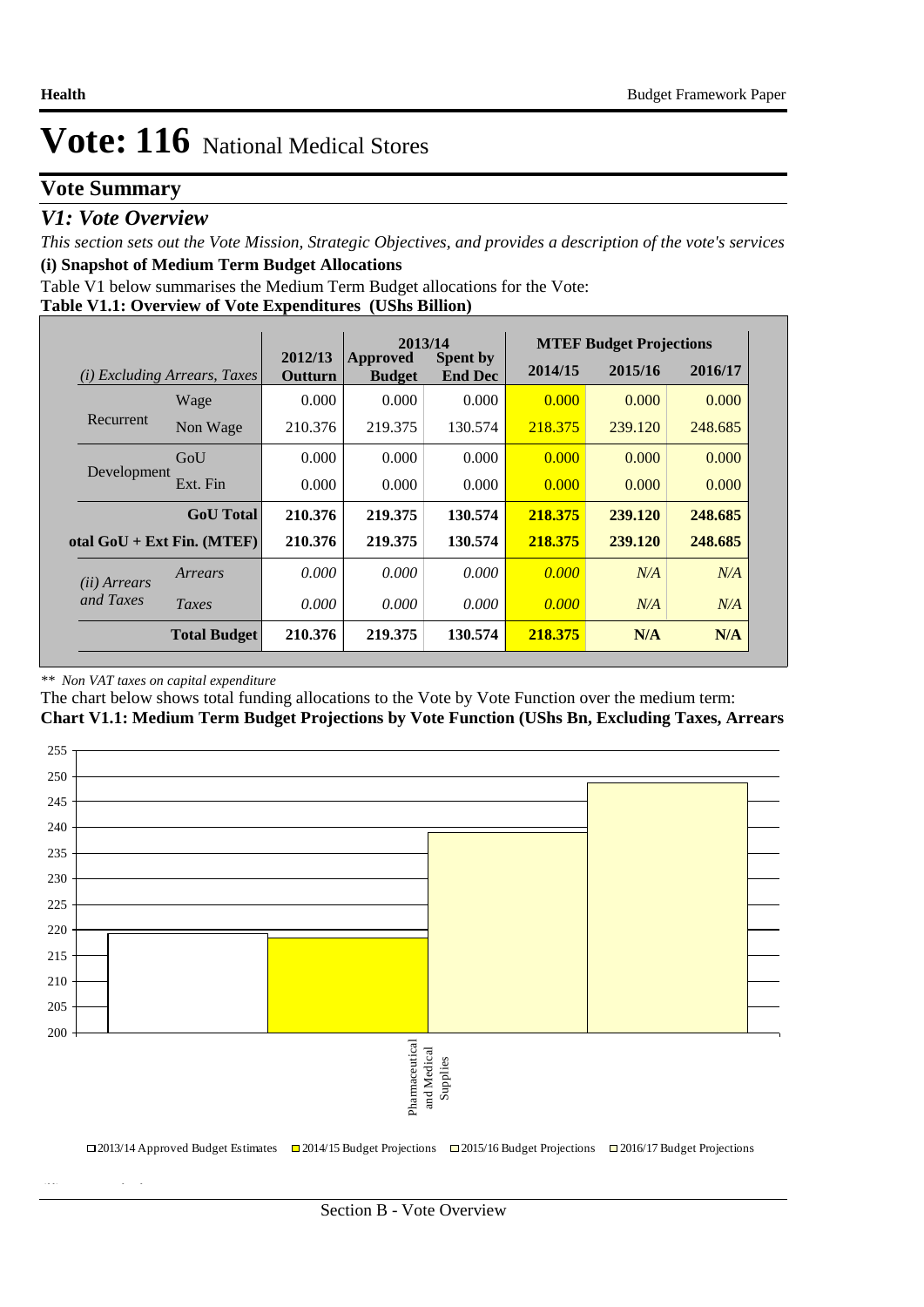### **Vote Summary**

#### **(ii) Vote Mission Statement**

The Vote's Mission Statement is:

*To effectively and efficiently supply essential medicines and medical supplies to health facilities in Uganda.*

#### **(iii) Vote Outputs which Contribute to Priority Sector Outcomes**

The table below sets out the vote functions and outputs delivered by the vote which the sector considers as contributing most to priority sector outcomes.

| <b>Sector Outcome 1:</b>                                 | <b>Sector Outcome 2:</b>                                                   | <b>Sector Outcome 3:</b>                                                                          |
|----------------------------------------------------------|----------------------------------------------------------------------------|---------------------------------------------------------------------------------------------------|
| Increased deliveries in health facilities                | Children under one year old protected<br>against life threatening diseases | Health facilities receive adequate stocks<br>of essential medicines and health<br>supplies (EMHS) |
| Vote Function: 08 59 Pharmaceutical and Medical Supplies |                                                                            |                                                                                                   |
| <b>Outputs Contributing to Outcome 1:</b>                | <b>Outputs Contributing to Outcome 2:</b>                                  | <b>Outputs Contributing to Outcome 3:</b>                                                         |
| None                                                     | None                                                                       | <b>Outputs Provided</b>                                                                           |
|                                                          |                                                                            | 085901 Health Supplies to LG Units,<br>General & Regional Hospitals                               |
|                                                          |                                                                            | 085902 Health Supplies to National<br>Referral Hospitals                                          |
|                                                          |                                                                            | 085903 Pharmaceutical Products - GF<br>Support                                                    |
|                                                          |                                                                            | 085906 Supply of EMHS to HC 11 (<br>Basic Kit)                                                    |
|                                                          | Basic Kit)                                                                 | 085907 Supply of EMHS to HC 111 (                                                                 |
|                                                          |                                                                            | 085908 Supply of EMHS to HC 1V                                                                    |
|                                                          |                                                                            | 085909 Supply of EMHS to General<br>Hospitals                                                     |
|                                                          |                                                                            | 085910 Supply of EMHS to Regional<br>Referral Hospitals                                           |
|                                                          |                                                                            | 085911 Supply of EMHS to National<br>Referral Hospitals                                           |
|                                                          |                                                                            | 085912 Supply of ARVs to accredited<br>facilities                                                 |
|                                                          |                                                                            | 085913 Supply of EMHS to Specialised<br>Units                                                     |
|                                                          |                                                                            | 085914 Supply of Emergency and<br><b>Donated Medicines</b>                                        |
|                                                          |                                                                            | 085915 Supply of Reproductive Health<br>Items                                                     |

#### **Table V1.2: Sector Outcomes, Vote Functions and Key Outputs**

### *V2: Past Vote Performance and Medium Term Plans*

*This section describes past and future vote performance, in terms of key vote outputs and plans to address sector policy implementation issues.* 

#### **(i) Past and Future Planned Vote Outputs**

*2012/13 Performance*

During the review period, NMS continued to executed a budget of shs 210 billion to cater for the procurement storage and distribution of medicines and health services to health centres ii, health centres iii, health centres iv,General hospitals,Regional Referral Hospitals,National Referral Hospitals ,Specialised Institues(UHI,UCI,UBT). In addition, NMS was the procurement agent for Health Partners like CDC for the procurement of HIV test kits,laboratory reagents and Cotrimaxazole.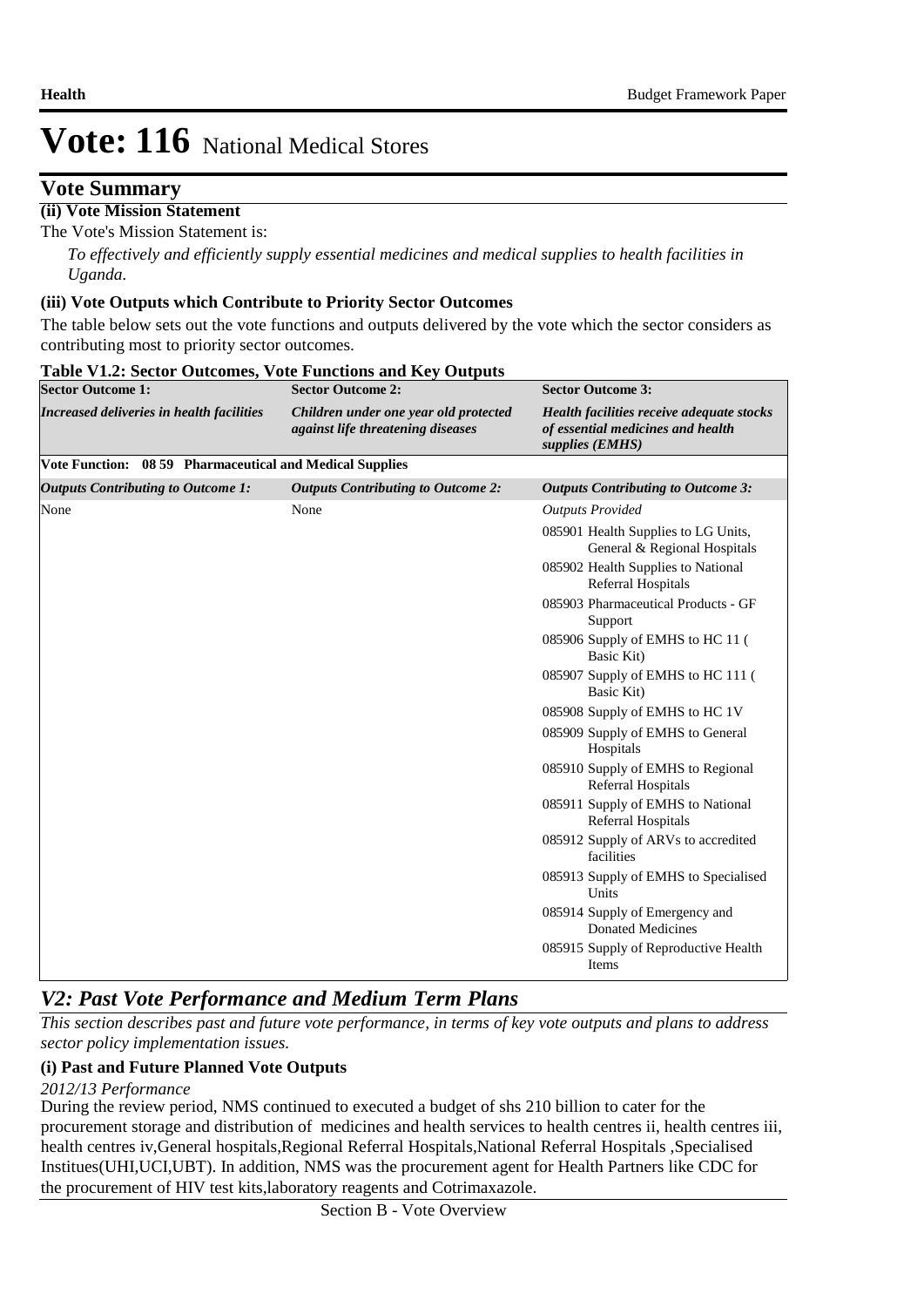### **Vote Summary**

#### *Preliminary 2013/14 Performance*

NMS procured and distributed drugs and pharmaceutical products worth UShs 66.69 billion [including ARVs and ACTs] to public health facilities in Districts and Regional Hospitals; a total value of drugs and pharmaceutical products of Ushs 3.953 billion was procured and supplied to Mulago National Hospital and Butabika Mental Referral Hospital

#### **Table V2.1: Past and 2014/15 Key Vote Outputs\***

| <i>Vote, Vote Function</i><br><b>Key Output</b>                                             | <b>Approved Budget and</b><br><b>Planned outputs</b> | 2013/14                                                                                                                      | <b>Spending and Outputs</b><br><b>Achieved by End Dec</b>                                                                                                                         |                                                                     | 2014/15<br><b>Proposed Budget and</b><br><b>Planned Outputs</b>                                                      |        |
|---------------------------------------------------------------------------------------------|------------------------------------------------------|------------------------------------------------------------------------------------------------------------------------------|-----------------------------------------------------------------------------------------------------------------------------------------------------------------------------------|---------------------------------------------------------------------|----------------------------------------------------------------------------------------------------------------------|--------|
| <b>Vote: 116 National Medical Stores</b>                                                    |                                                      |                                                                                                                              |                                                                                                                                                                                   |                                                                     |                                                                                                                      |        |
| Vote Function: 0859 Pharmaceutical and Medical Supplies                                     |                                                      |                                                                                                                              |                                                                                                                                                                                   |                                                                     |                                                                                                                      |        |
| Output: 085906                                                                              | Supply of EMHS to HC 11 (Basic Kit)                  |                                                                                                                              |                                                                                                                                                                                   |                                                                     |                                                                                                                      |        |
| Description of Outputs:                                                                     | EMHS basic kit amounting to<br>ii.                   |                                                                                                                              | To procure, store and distribute EMHS basic kit amounting to<br>shs 3.718 billion procured,<br>shs 11.1 billion to health centres stored and distributed to health<br>centres ii. |                                                                     | To procure, store and distribute<br><b>EMHS</b> basic kit amounting to<br>shs 11.1 billion to health centres<br>ii.  |        |
| Performance Indicators:                                                                     |                                                      |                                                                                                                              |                                                                                                                                                                                   |                                                                     |                                                                                                                      |        |
| Number of HC11 supplied<br>with EMHS basic Kits                                             | 1695                                                 |                                                                                                                              | 1695                                                                                                                                                                              |                                                                     | 1705                                                                                                                 |        |
| Output Cost: UShs Bn:                                                                       |                                                      | 11.163                                                                                                                       | UShs Bn:                                                                                                                                                                          | 3.718                                                               | <b>UShs Bn:</b>                                                                                                      | 11.163 |
| <b>Output: 085907</b>                                                                       | Supply of EMHS to HC 111 (Basic Kit)                 |                                                                                                                              |                                                                                                                                                                                   |                                                                     |                                                                                                                      |        |
| Description of Outputs:                                                                     | EMHS basic kit amounting to<br>iii.                  | To procure, store and distribute EMHS basic kit amounting to                                                                 | shs 4.800 billion procured,<br>centres iii.                                                                                                                                       | shs 18.3 billion to health centres stored and distributed to health | To procure, store and distribute<br><b>EMHS</b> basic kit amounting to<br>shs 18.3 billion to health centres<br>iii. |        |
| Performance Indicators:                                                                     |                                                      |                                                                                                                              |                                                                                                                                                                                   |                                                                     |                                                                                                                      |        |
| Number of HC III supplied<br>with EMHS basic kits                                           | 938                                                  |                                                                                                                              | 938                                                                                                                                                                               |                                                                     | 948                                                                                                                  |        |
| Output Cost: UShs Bn:                                                                       |                                                      | 18.360                                                                                                                       | UShs Bn:                                                                                                                                                                          | 4.800                                                               | <b>UShs Bn:</b>                                                                                                      | 18.360 |
| <b>Output: 085908</b>                                                                       | Supply of EMHS to HC 1V                              |                                                                                                                              |                                                                                                                                                                                   |                                                                     |                                                                                                                      |        |
| Description of Outputs:                                                                     | 8billion to health centres iv.                       | To procure, store and distribute<br>EMHS orders amounting to shs                                                             | and distributed to health<br>centres iv.                                                                                                                                          | EMHS orders amounting to shs<br>2.627 billion procured, stored      | To procure, store and distribute<br><b>EMHS</b> orders amounting to shs<br>9.752 billion to health centres iv.       |        |
| Performance Indicators:                                                                     |                                                      |                                                                                                                              |                                                                                                                                                                                   |                                                                     |                                                                                                                      |        |
| Value (shs Billions) of<br>EMHS procured and<br>supplied to HC IV as ordered                |                                                      |                                                                                                                              |                                                                                                                                                                                   |                                                                     | 9.75                                                                                                                 |        |
| Output Cost: UShs Bn:                                                                       |                                                      | 7.992                                                                                                                        | $UShs Bn$ :                                                                                                                                                                       | 2.664                                                               | <b>UShs Bn:</b>                                                                                                      | 9.752  |
| <b>Output: 085909</b>                                                                       | <b>Supply of EMHS to General Hospitals</b>           |                                                                                                                              |                                                                                                                                                                                   |                                                                     |                                                                                                                      |        |
| Description of Outputs:                                                                     |                                                      | EMHS orders amounting to shs 5.313 billion procured, stored<br>16.8 billion to General hospitals. and distributed to General | hospitals.                                                                                                                                                                        | To procure, store and distribute EMHS orders amounting to shs       | To procure, store and distribute<br><b>EMHS</b> orders amounting to shs<br>13.106billion to General<br>hospitals.    |        |
| Performance Indicators:                                                                     |                                                      |                                                                                                                              |                                                                                                                                                                                   |                                                                     |                                                                                                                      |        |
| Value (shs Billions) of<br>EMHS procured and<br>supplied to General<br>Hospitals as ordered |                                                      |                                                                                                                              |                                                                                                                                                                                   |                                                                     | 13.106                                                                                                               |        |
| Output Cost: UShs Bn:                                                                       |                                                      | 18.106                                                                                                                       | UShs Bn:                                                                                                                                                                          | 5.313                                                               | <b>UShs Bn:</b>                                                                                                      | 13.106 |
| Output: 085910                                                                              | <b>Supply of EMHS to Regional Referral Hospitals</b> |                                                                                                                              |                                                                                                                                                                                   |                                                                     |                                                                                                                      |        |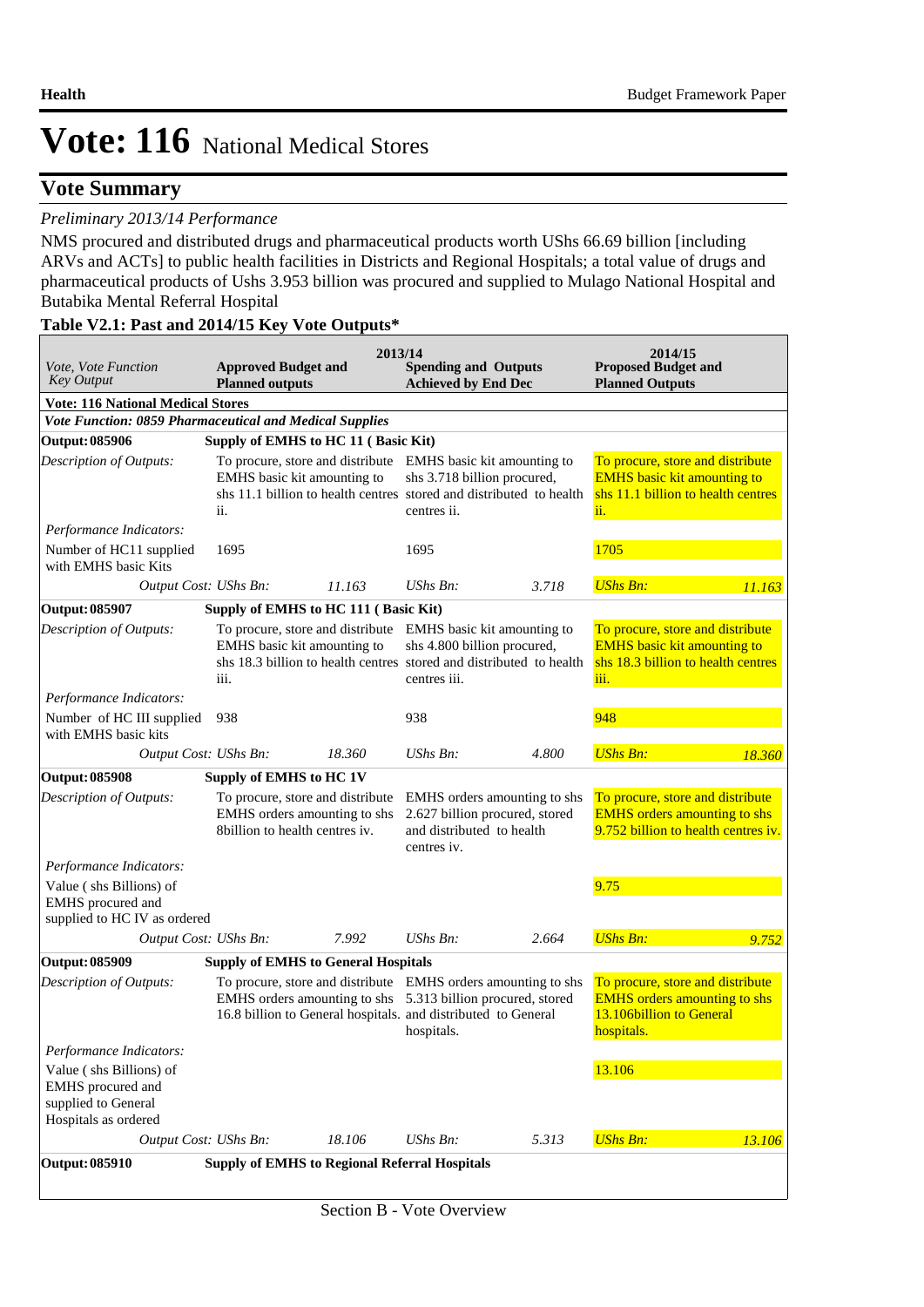## **Vote Summary**

| Vote, Vote Function<br><b>Key Output</b>                                                                                                                                                                                         | <b>Approved Budget and</b><br><b>Planned outputs</b>                                                                | 2013/14 | <b>Spending and Outputs</b><br><b>Achieved by End Dec</b>                                                                                                                              |        | 2014/15<br><b>Proposed Budget and</b><br><b>Planned Outputs</b>                                                                                                                |        |  |
|----------------------------------------------------------------------------------------------------------------------------------------------------------------------------------------------------------------------------------|---------------------------------------------------------------------------------------------------------------------|---------|----------------------------------------------------------------------------------------------------------------------------------------------------------------------------------------|--------|--------------------------------------------------------------------------------------------------------------------------------------------------------------------------------|--------|--|
| Description of Outputs:                                                                                                                                                                                                          | To procure, store and distribute<br>EMHS orders amounting to shs<br>13.02 billion to Regional<br>Referral Hospitals |         | EMHS orders amounting to shs<br>3.726 billion procured, stored<br>and distributed to Regional<br>Referral Hospitals                                                                    |        | To procure, store and distribute<br><b>EMHS</b> orders amounting to shs<br>13.02 billion to Regional<br><b>Referral Hospitals</b>                                              |        |  |
| Performance Indicators:                                                                                                                                                                                                          |                                                                                                                     |         |                                                                                                                                                                                        |        |                                                                                                                                                                                |        |  |
| Value (shs Billions) of<br>EMHS procured and<br>supplied to Regional<br>Refferal Hospitals as ordered                                                                                                                            |                                                                                                                     |         |                                                                                                                                                                                        |        | 13.02                                                                                                                                                                          |        |  |
| Output Cost: UShs Bn:                                                                                                                                                                                                            |                                                                                                                     | 13.024  | $UShs Bn$ :                                                                                                                                                                            | 3.726  | <b>UShs Bn:</b>                                                                                                                                                                | 13.024 |  |
| Output: 085911                                                                                                                                                                                                                   | <b>Supply of EMHS to National Referral Hospitals</b>                                                                |         |                                                                                                                                                                                        |        |                                                                                                                                                                                |        |  |
| Description of Outputs:                                                                                                                                                                                                          | EMHS orders amounting to shs<br>Hospitals                                                                           |         | To procure, store and distribute EMHS orders amounting to shs<br>3.953 billion procured, stored<br>11.8 billion to National Referral and distributed to National<br>Referral Hospitals |        | To procure, store and distribute<br><b>EMHS</b> orders amounting to shs<br>14.265 billion to National<br><b>Referral Hospitals</b>                                             |        |  |
| Performance Indicators:                                                                                                                                                                                                          |                                                                                                                     |         |                                                                                                                                                                                        |        |                                                                                                                                                                                |        |  |
| Value (shs Billions) of<br>EMHS procured and<br>supplied to National Referral<br>Hospitals as ordered                                                                                                                            |                                                                                                                     |         |                                                                                                                                                                                        |        | 14.265                                                                                                                                                                         |        |  |
| Output Cost: UShs Bn:                                                                                                                                                                                                            |                                                                                                                     | 12.366  | $UShs Bn$ :                                                                                                                                                                            | 3.953  | <b>UShs Bn:</b>                                                                                                                                                                | 14.265 |  |
| Output: 085912                                                                                                                                                                                                                   | Supply of ACTs and ARVs to accredited facilities                                                                    |         |                                                                                                                                                                                        |        |                                                                                                                                                                                |        |  |
| Description of Outputs:<br>To procure, store and distribute<br>ACTS, ARVS and TB<br>medicines amounting to shs 100 29.751 billion procured, stored<br>billion to health facilities and<br>accredited centres in case of<br>ARVS. |                                                                                                                     |         | ACTS, ARVS and TB<br>medicines amounting to shs<br>and distributed to health<br>facilities and accredited centres<br>in case of ARVS.                                                  |        | To procure, store and distribute<br><b>ACTS, ARVS and TB</b><br>medicines amounting to shs<br>95.84 billion to health facilities<br>and accredited centres in case of<br>ARVS. |        |  |
| Performance Indicators:                                                                                                                                                                                                          |                                                                                                                     |         |                                                                                                                                                                                        |        |                                                                                                                                                                                |        |  |
| Value(Shs billions) of<br>ACTs, ARVs andTB<br>Medicines procured and<br>distributed to health Facilities                                                                                                                         |                                                                                                                     |         |                                                                                                                                                                                        |        | 95.84                                                                                                                                                                          |        |  |
| Output Cost: UShs Bn:                                                                                                                                                                                                            |                                                                                                                     | 100,000 | $UShs Bn$ :                                                                                                                                                                            | 29.751 | <b>UShs Bn:</b>                                                                                                                                                                | 95.841 |  |
| <b>Output: 085913</b>                                                                                                                                                                                                            | <b>Supply of EMHS to Specialised Units</b>                                                                          |         |                                                                                                                                                                                        |        |                                                                                                                                                                                |        |  |
| Description of Outputs:                                                                                                                                                                                                          | To procure, store and distribute<br>specialised items amounting to<br>shs 28.2 billion to UHI, UCI<br>and UBTS.     |         | Specialised items amounting to<br>shs 9.288 billion procured,<br>stored and distributed to UHI,<br>UCI and UBTS.                                                                       |        | To procure, store and distribute<br>specialised items amounting to<br>shs 17.864 billion to UHI, UCI<br>and UBTS.                                                              |        |  |
| Performance Indicators:                                                                                                                                                                                                          |                                                                                                                     |         |                                                                                                                                                                                        |        |                                                                                                                                                                                |        |  |
| Value (shs Billions) of<br>specialised medicines<br>procured and distributed to<br>specialied unit                                                                                                                               |                                                                                                                     |         |                                                                                                                                                                                        |        | 17.86                                                                                                                                                                          |        |  |
| Output Cost: UShs Bn:                                                                                                                                                                                                            |                                                                                                                     | 27.864  | UShs Bn:                                                                                                                                                                               | 9.288  | <b>UShs Bn:</b>                                                                                                                                                                | 17.864 |  |
| <b>Output: 085914</b>                                                                                                                                                                                                            | <b>Supply of Emergency and Donated Medicines</b>                                                                    |         |                                                                                                                                                                                        |        |                                                                                                                                                                                |        |  |
| Description of Outputs:<br>Performance Indicators:                                                                                                                                                                               | To cordinate clearing and<br>certification of emergency and<br>donated items amounting to shs<br>2.5 billion        |         | Emergency and donated items<br>amounting to shs 0.833 billion<br>cordinated cleared and certified.                                                                                     |        | To cordinate clearing and<br>certification of emergency and<br>donated items amounting to shs<br>3 billion                                                                     |        |  |
|                                                                                                                                                                                                                                  |                                                                                                                     |         |                                                                                                                                                                                        |        |                                                                                                                                                                                |        |  |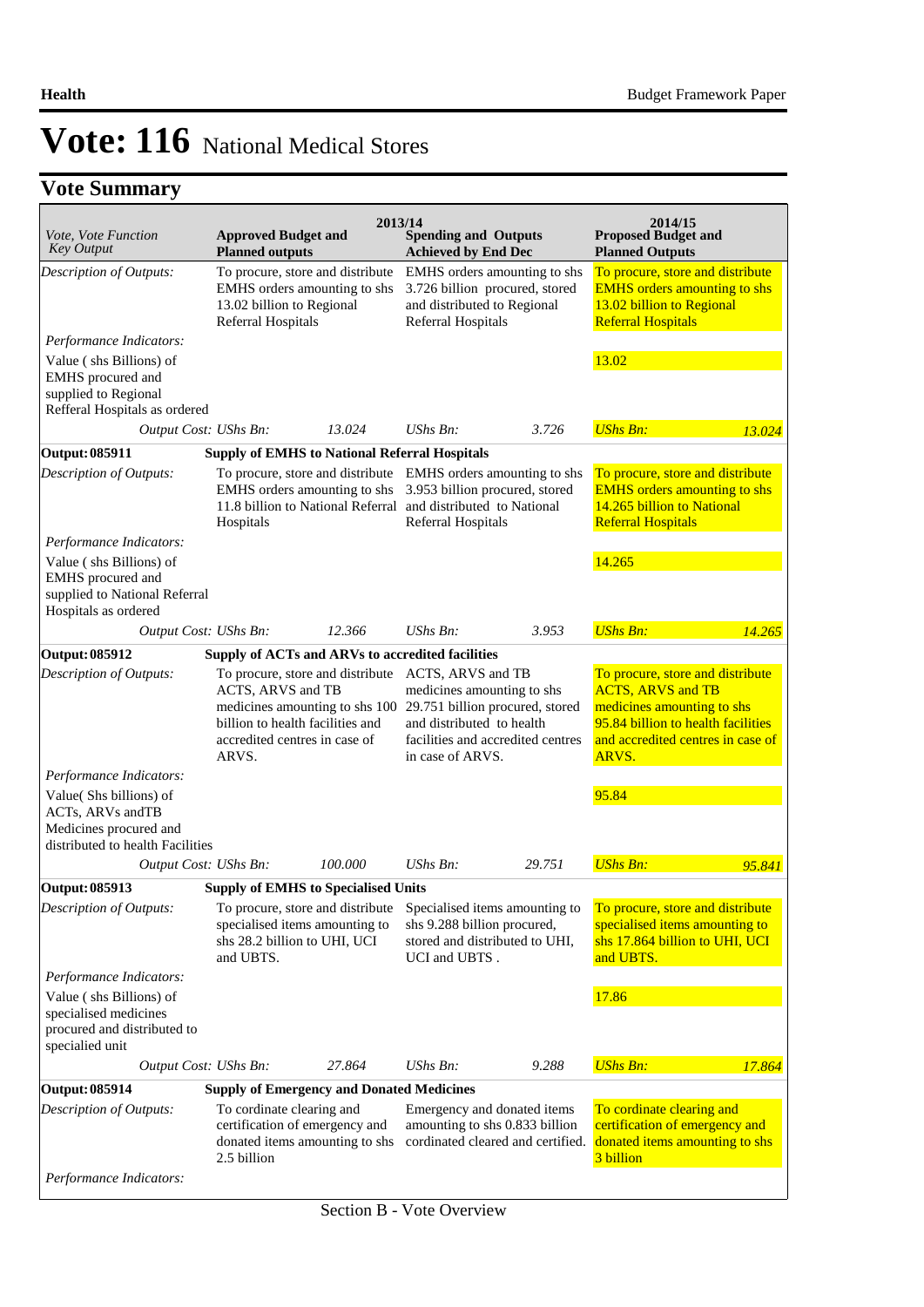### **Vote Summary**

| <i>Vote. Vote Function</i><br><b>Key Output</b>                                                            | <b>Approved Budget and</b><br><b>Planned outputs</b>                                                                    | 2013/14 | <b>Spending and Outputs</b><br><b>Achieved by End Dec</b>                                                                   |       | 2014/15<br><b>Proposed Budget and</b><br><b>Planned Outputs</b>                                                         |         |
|------------------------------------------------------------------------------------------------------------|-------------------------------------------------------------------------------------------------------------------------|---------|-----------------------------------------------------------------------------------------------------------------------------|-------|-------------------------------------------------------------------------------------------------------------------------|---------|
| Value (shs Billions) spent<br>on emergencies, donations<br>and related costs                               |                                                                                                                         |         |                                                                                                                             |       | 3                                                                                                                       |         |
| Output Cost: UShs Bn:                                                                                      |                                                                                                                         | 2.500   | $UShs Bn$ .                                                                                                                 | 0.833 | <b>UShs Bn:</b>                                                                                                         | 3.000   |
| Output: 085915                                                                                             | <b>Supply of Reproductive Health Items</b>                                                                              |         |                                                                                                                             |       |                                                                                                                         |         |
| Description of Outputs:                                                                                    | To procure, store and distribute<br>reproductive health supplies<br>amounting to shs 8 billion to<br>health facilities. |         | Reproductive health supplies<br>amounting to shs 2.650 billion.<br>procured, stored and distributed<br>to health facilities |       | To procure, store and distribute<br>reproductive health supplies<br>amounting to shs 8 billion to<br>health facilities. |         |
| Performance Indicators:                                                                                    |                                                                                                                         |         |                                                                                                                             |       |                                                                                                                         |         |
| Value(Shs billions) of<br>Reproductive health supplies<br>procured and distributed to<br>health Facilities |                                                                                                                         |         |                                                                                                                             |       | 8                                                                                                                       |         |
| Output Cost: UShs Bn:                                                                                      |                                                                                                                         | 8.000   | $UShs Bn$ :                                                                                                                 | 2.650 | <b>UShs Bn:</b>                                                                                                         | 8.000   |
| Output: 085916                                                                                             | <b>Immunisation Supplies</b>                                                                                            |         |                                                                                                                             |       |                                                                                                                         |         |
| Description of Outputs:                                                                                    |                                                                                                                         |         |                                                                                                                             |       | To procure, store and distribute<br>immunisation supplies<br>amounting to shs 9 billion to<br>health facilities.        |         |
| Output Cost: UShs Bn:                                                                                      |                                                                                                                         |         | $UShs Bn$ :                                                                                                                 | 0.000 | <b>UShs Bn:</b>                                                                                                         | 9.000   |
| <b>Vote Function Cost</b>                                                                                  | <b>UShs Bn:</b>                                                                                                         |         | 219.375 UShs Bn:                                                                                                            |       | 130.574 UShs Bn:                                                                                                        | 218.375 |
| <b>Cost of Vote Services:</b>                                                                              | $UShs Bn$ :                                                                                                             |         | 219.375 UShs Bn:                                                                                                            |       | 130.574 UShs Bn:                                                                                                        | 218.375 |

*\* Excluding Taxes and Arrears*

#### *2014/15 Planned Outputs*

NMS in liason with the Ministry of Health will implement the Basic EHMS Kits strategy as revised according to regions to supply medical kits valued at UShs 1.2 and 3.2 million for every 2 months to each HCII and HCIII respectively.Stakeholders are being engaged to come up with district specific kits to cater for the varying disease patterns and district specific need. In addition, NMS will continue to procure and distribute Essential medicines and Health supplies in accordance with the General Hospitals,Regional Referral Hospitals ,National Referral Hospitals and Specialised units procurement plans.Specialised items will be procured and distributed to UHI, UCI, UBTS in accordance with the availed procurement plans and resource allocation.The last mile service delivery will continue to be implemented.Concerted efforts towards 100% embossment of medicines and health supplies will take centre stage in drug delivery operations.

#### **Table V2.2: Past and Medium Term Key Vote Output Indicators\***

|                                                                                                                                               | 2013/14                   |                  |                                     | <b>MTEF Projections</b> |          |          |
|-----------------------------------------------------------------------------------------------------------------------------------------------|---------------------------|------------------|-------------------------------------|-------------------------|----------|----------|
| <i>Vote Function Key Output</i><br>Indicators and Costs:                                                                                      | 2012/13<br><b>Outturn</b> | Approved<br>Plan | <b>Outturn by</b><br><b>End Dec</b> | 2014/15                 | 2015/16  | 2016/17  |
| <b>Vote: 116 National Medical Stores</b><br>Vote Function:0859 Pharmaceutical and Medical Supplies                                            |                           |                  |                                     |                         |          |          |
| No of districts supplied with<br>contraceptives and related supplies**                                                                        |                           | $\overline{0}$   | $\Omega$                            | <b>112</b>              | 112      |          |
| Value (Ugsh bn) of Medicines and<br>Health Supplies Distributed to Local<br>Governments, General and Regional<br>Referral Hospitals (Ushs bn) |                           | $\theta$         | $\Omega$                            | 146.53                  | 169.82   |          |
| Value(Ugsh bn of Medicines and                                                                                                                |                           | $\theta$         | N/A                                 |                         | $\Omega$ | $\Omega$ |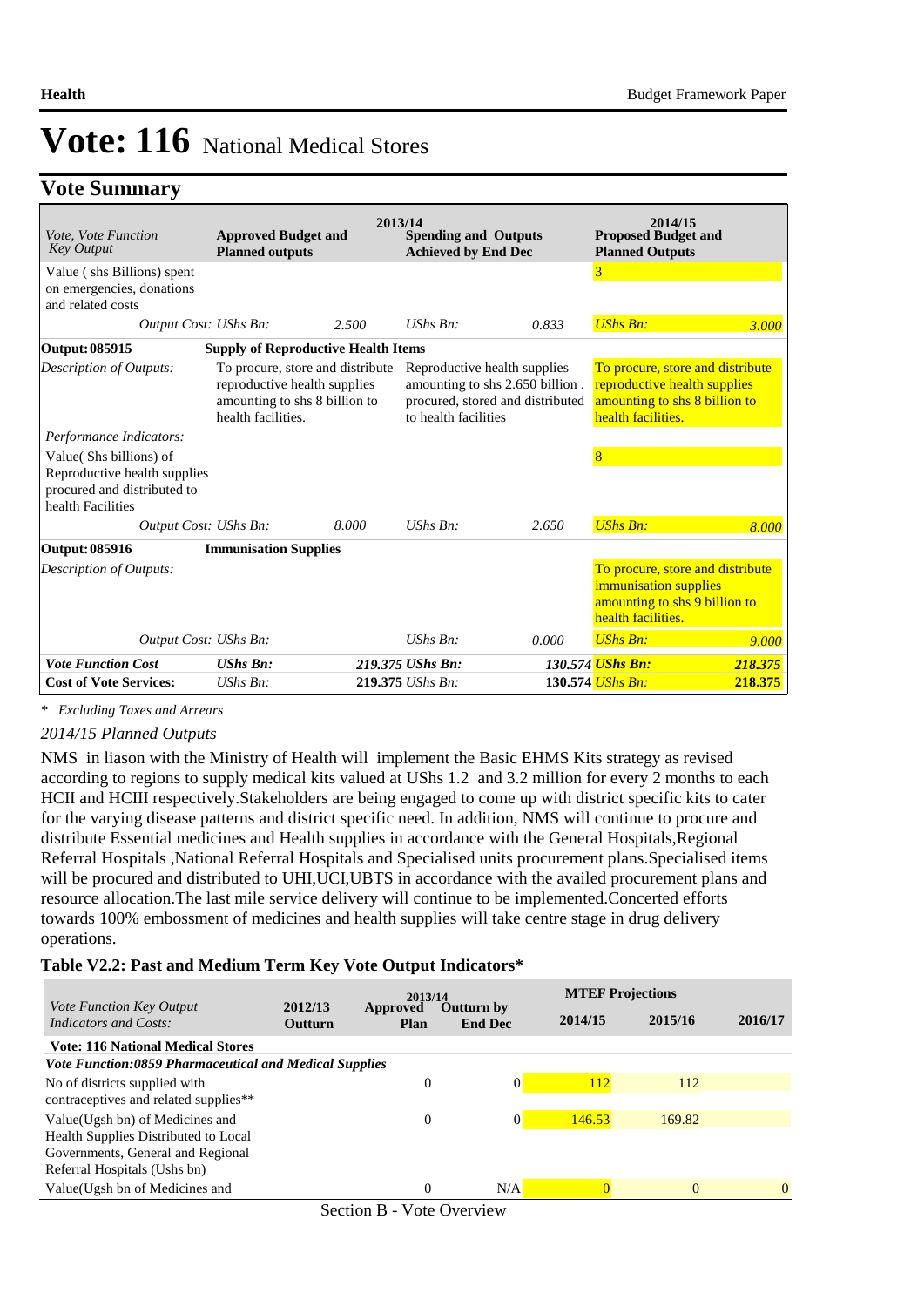## **Vote Summary**

|                                                                                                                 |                    | 2013/14          |                              |                | <b>MTEF Projections</b> |              |  |  |
|-----------------------------------------------------------------------------------------------------------------|--------------------|------------------|------------------------------|----------------|-------------------------|--------------|--|--|
| Vote Function Key Output<br><b>Indicators and Costs:</b>                                                        | 2012/13<br>Outturn | Approved<br>Plan | Outturn by<br><b>End Dec</b> | 2014/15        | 2015/16                 | 2016/17      |  |  |
| Health Supplies Distributed to<br>Mulago National Hospital and<br>Butabika Mental Referal Hospital<br>(Ushs bn) |                    |                  |                              |                |                         |              |  |  |
| No. of courses of anti TB supplied to<br>health facilities                                                      |                    | $\boldsymbol{0}$ | $\vert 0 \vert$              | $\overline{0}$ | $\boldsymbol{0}$        | $\mathbf{0}$ |  |  |
| No. of doses of ACT procured and<br>distributed to health facilities**                                          |                    | $\mathbf{0}$     | $\theta$                     | $\overline{0}$ | $\mathbf{0}$            | $\mathbf{0}$ |  |  |
| Number of HC11 supplied with<br><b>EMHS</b> basic Kits                                                          |                    | 1695             | 1695                         | 1705           | 1720                    | 1738         |  |  |
| Number of HC III supplied with<br><b>EMHS</b> basic kits                                                        |                    | 938              | 938                          | 948            | 952                     | 966          |  |  |
| Value (shs Billions) of EMHS<br>procured and supplied to HC IV as<br>ordered                                    |                    |                  |                              | 9.75           | 21.4                    | 21.4         |  |  |
| Value (shs Billions) of EMHS<br>procured and supplied to General<br>Hospitals as ordered                        |                    |                  |                              | 13.106         | 15.79                   | 15.79        |  |  |
| Value (shs Billions) of EMHS<br>procured and supplied to Regional<br>Refferal Hospitals as ordered              |                    |                  |                              | 13.02          | 11.69                   | 11.69        |  |  |
| Value (shs Billions) of EMHS<br>procured and supplied to National<br>Referral Hospitals as ordered              |                    |                  |                              | 14.265         | 10.273                  | 10.273       |  |  |
| Value(Shs billions) of ACTs, ARVs<br>andTB Medicines procured and<br>distributed to health Facilities           |                    |                  |                              | 95.84          | 94.468                  | 104.468      |  |  |
| Value (shs Billions) of specialised<br>medicines procured and distributed<br>to specialied unit                 |                    |                  |                              | 17.86          | 18.28                   | 18.29        |  |  |
| Value (shs Billions) spent on<br>emergencies, donations and related<br>costs                                    |                    |                  |                              | $\overline{3}$ | 5.8                     | 5.8          |  |  |
| Value(Shs billions) of Reproductive<br>health supplies procured and<br>distributed to health Facilities         |                    |                  |                              | $\overline{8}$ | 14.88                   | 14.88        |  |  |
| Vote Function Cost (UShs bn)                                                                                    | 210.376            | 219.375          | 130.574                      | 218.375        | 239.120                 | 248.685      |  |  |
| <b>Cost of Vote Services (UShs Bn)</b>                                                                          | 210.376            | 219.375          | 130.574                      | 218.375        | 239.120                 | 248.685      |  |  |

#### *Medium Term Plans*

Implementation of a 5 year Corporate Plan for NMS will operationalise the priority areas that are necessary for the achievement of the Health sectors wide area goal as drawn from the National Development plan. Activities for the Corporation plan include acquistion of land in a strategic location to construct a state of the art warehouse with full installation of an intergrated business solution system.Pilot of construction of regional hubs, continue with100% coverage of embossment of all medicines and implementation of the lastmile distribution of medicines to the individual recipient health facility.

#### **(ii) Efficiency of Vote Budget Allocations**

The Corporation has continued to attain economies of scale by buying in bulk all medicines and medical supplies as aligned with the aggregated procurement plans of health facilities.The review of business process to remove non value adding activities has enhanced performance of the corporation and improved service delivery of medicines and medical supplies.Continous engagement with key stakeholders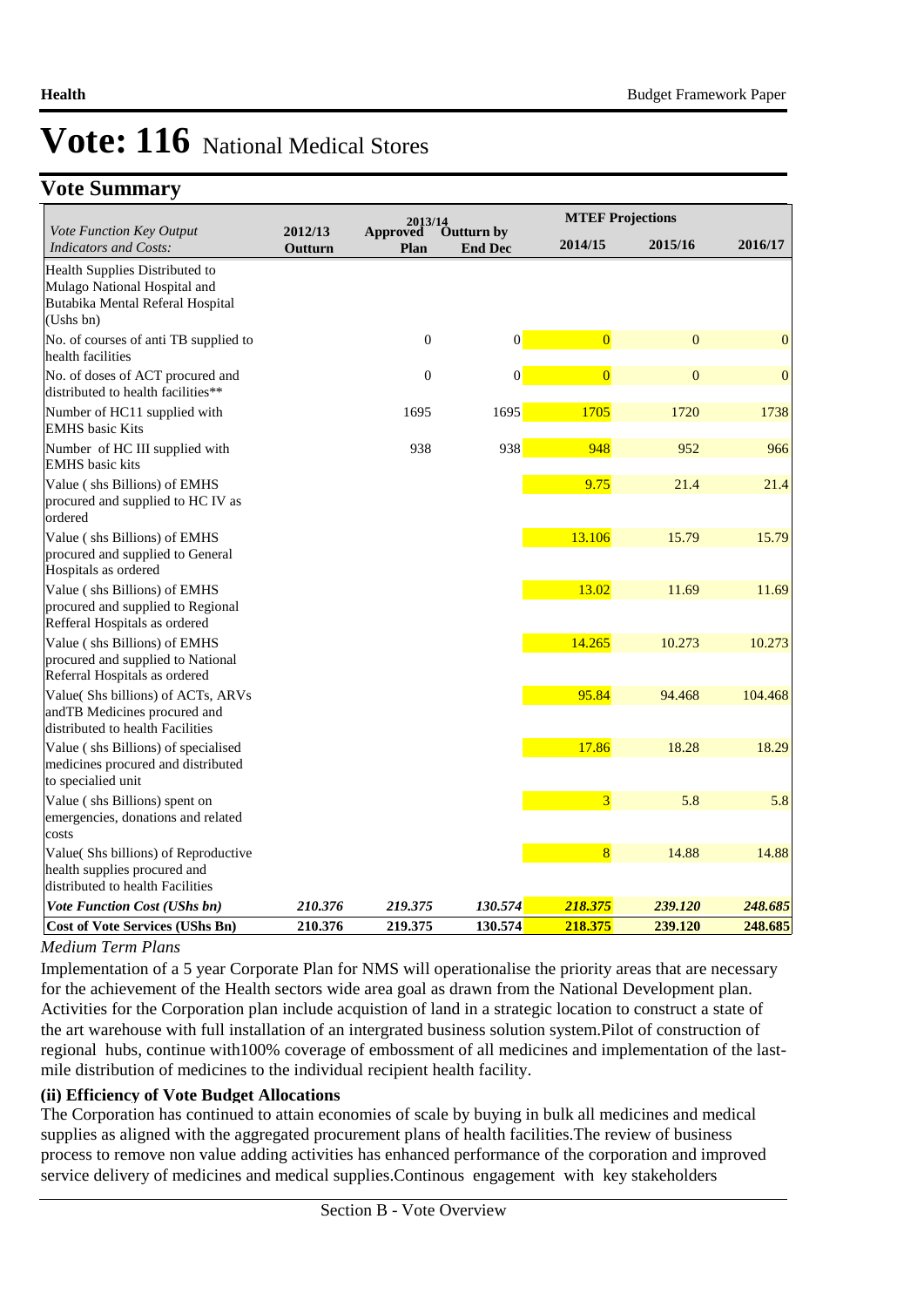### **Vote Summary**

especially District health officials of Local Government units and Medical superitendents of Hospitals has helped in identifying gaps in the supply chain and proposing of solutions for challenges identified.

#### **Table V2.3: Allocations to Key Sector and Service Delivery Outputs over the Medium Term**

|                                 |       | $(i)$ Allocation (Shs Bn) |                                 |       | (ii) % Vote Budget |  |                                     |  |
|---------------------------------|-------|---------------------------|---------------------------------|-------|--------------------|--|-------------------------------------|--|
| <b>Billion Uganda Shillings</b> |       |                           | 2013/14 2014/15 2015/16 2016/17 |       |                    |  | 2013/14 2014/15 2015/16 2016/17     |  |
| Key Sector                      | 219.4 | 213.4                     | 239.1                           | 248.7 |                    |  | $100.0\%$ 97.7% $100.0\%$ $100.0\%$ |  |
| Service Delivery                | 219.4 | 213.4                     | 239.1                           | 248.7 | $100.0\%$          |  | $\frac{97.7\%}{100.0\%}$ 100.0%     |  |

The costing assumptions for key service delivery outputs is the guidance obtained by the appropriate authorities like PPDA in sourcing for the best evaluated service providers of medicines and medical supplies as well as other service providers like the outsourced last miletransport providers.

#### **Table V2.4: Key Unit Costs of Services Provided and Services Funded (Shs '000)**

| <b>Unit Cost</b><br><b>Description</b>                                                   | <b>Actual</b><br>2012/13 | <b>Planned</b><br>2013/14 | <b>Actual</b><br>by Sept | <b>Proposed</b><br>2014/15 | <b>Costing Assumptions and Reasons for</b><br>any Changes and Variations from Plan                                                                                                                                                                                                 |
|------------------------------------------------------------------------------------------|--------------------------|---------------------------|--------------------------|----------------------------|------------------------------------------------------------------------------------------------------------------------------------------------------------------------------------------------------------------------------------------------------------------------------------|
| Vote Function:0859 Pharmaceutical and Medical Supplies                                   |                          |                           |                          |                            |                                                                                                                                                                                                                                                                                    |
| Mama Kits unit                                                                           | 18,900                   | 18,900                    | 13,000                   | 19                         | Kit contents include a range of medical<br>items to manage maternal conditions; and<br>sundry items such as soap, polythene<br>sheet, pads, gloves, baby sheets, cotton<br>wool, cord ligature, gauze, blade, child<br>growth card Costs is estimated at USD<br>$7.0(2700/\equiv)$ |
| Basic EHMS Kit* for<br><b>HCIII</b>                                                      | 3,200,000                | 3,200,000                 | 3,200,000                | 3,200                      | Planned package of essential items<br>[antibiotics, painkilers, nonACT<br>antimalarials, IV fluids & canulars,<br>gause, wool, plasters, gloves, iodine etc]<br>to be delivered every 2 months to HCIIIs<br>estimated on FY 13/14 budget                                           |
| Basic EHMS Kit* for<br>HC II                                                             | 1,200,000                | 1,200,000                 | 1,200,000                | 1,200                      | Planned package of essential items<br>[antibiotics, painkilers, nonACT<br>antimalarials, IV fluids & canulars,<br>gause, wool, plasters, gloves, iodine etc ]<br>to be delivered every 2 months to HCIIs<br>estimated on FY 12/13budget                                            |
| Artemisin-based<br><b>Combination Therapies</b><br>(ACTs) per dose of 6<br>blister pack. | 5,130                    | 5,130                     | 5,035                    | 5                          | Local Manufacturer Price Quote for<br>Artemether-Lumenfantrine (tab-cap)<br>catering for one dose (strip) of 6 blister<br>pack. The cost estimate is USD 1.9 per<br>dose; supply is by 30 doses in a pack at<br><b>USD 57</b>                                                      |
| Anti Retroviral<br>therapies(ARVS) for a<br>patients on a 2 regime<br>monthly dose       | 51,300                   | 51,300                    | 39,800                   | 52                         | Specific cost of Duovir N<br>(ZDV/3TC/NPV) for a pack size of 60<br>doses, at the local manufacturer's price of<br>USD 19.00 [est 1USD=2700 UShs] per<br>pack                                                                                                                      |

#### **(iii) Vote Investment Plans** N/A

#### **Table V2.5: Allocations to Capital Investment over the Medium Term**

|                                           | $(i)$ Allocation (Shs Bn) |                                 |       |       | $(ii)$ % Vote Budget |  |                                         |  |
|-------------------------------------------|---------------------------|---------------------------------|-------|-------|----------------------|--|-----------------------------------------|--|
| <b>Billion Uganda Shillings</b>           |                           | 2013/14 2014/15 2015/16 2016/17 |       |       |                      |  | 2013/14 2014/15 2015/16 2016/17         |  |
| Consumption Expendture (Outputs Provided) | 219.47                    | 218.4                           | 239.1 | 248.7 |                      |  | $100.0\%$ $100.0\%$ $100.0\%$ $100.0\%$ |  |

Section B - Vote Overview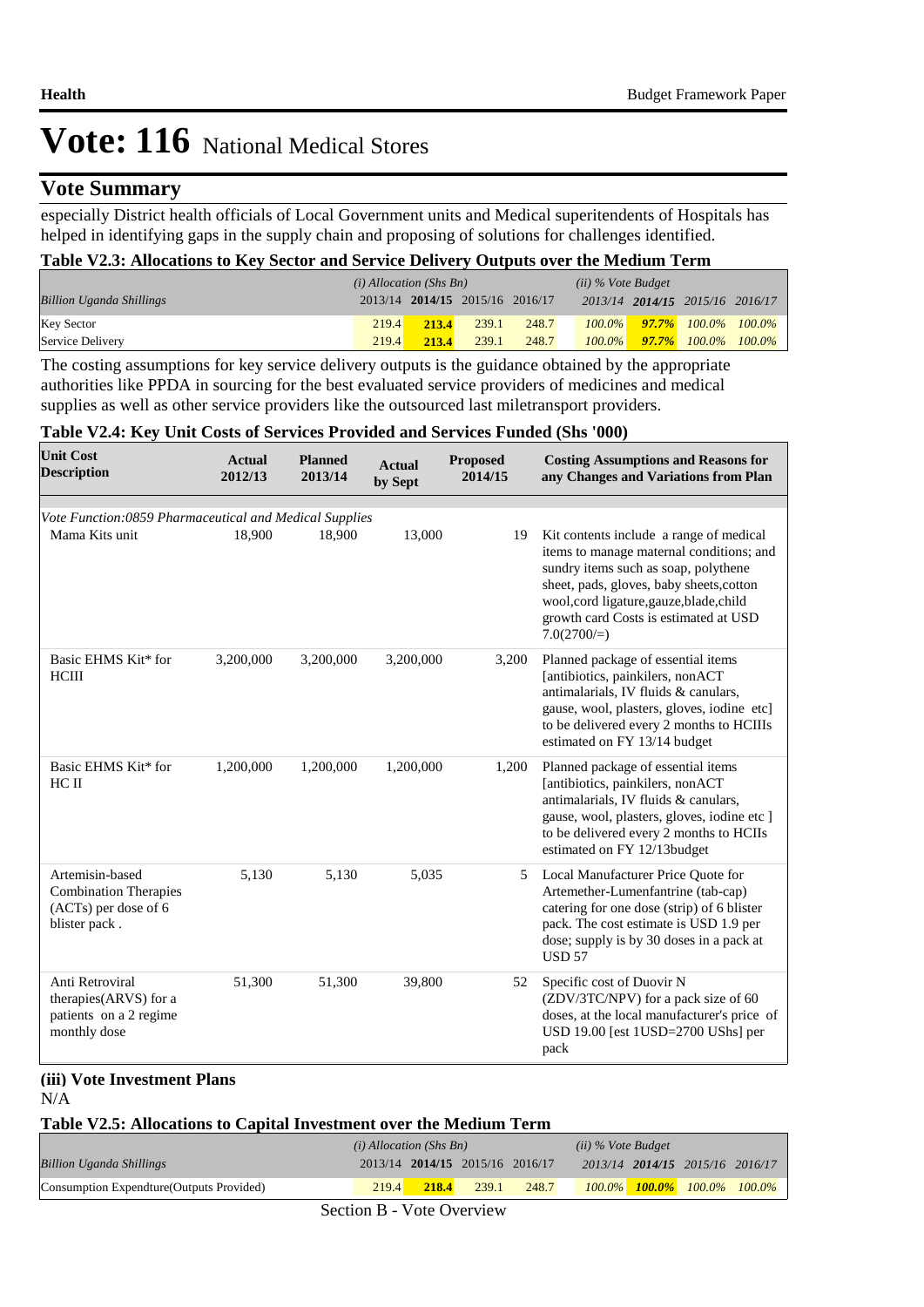### **Vote Summary**

| Grants and Subsidies (Outputs Funded) | $0.0\,$      |       |       |       | $0.0\%$ |         |                                         |  |
|---------------------------------------|--------------|-------|-------|-------|---------|---------|-----------------------------------------|--|
| Investment (Capital Purchases)        | 0.0          | 0.0   |       |       | $0.0\%$ | $0.0\%$ |                                         |  |
| <b>Grand Total</b>                    | <b>219.4</b> | 218.4 | 239.1 | 248.7 |         |         | $100.0\%$ $100.0\%$ $100.0\%$ $100.0\%$ |  |

N/A

#### **Table V2.6: Major Capital Investments**

#### **(iv) Vote Actions to improve Priority Sector Outomes**

Plans to engage more with stakeholders who are involved in the supply chain for medicines and medical supplies have been drawn through stakeholder meetings and workshops.Efforts to do preparation of procurement plans with the health facilities during the procurement process is a key factor in getting procurement plans right as well as a corner stone in the efficient and effective delivery of medicines and medical supplies.Another two regions office have been considered for Arua and Karamoja regions.As plans to pilot regional hubs is underway.Better communication and liason with stakeholderswill inform better service delivery.

#### **Table V2.7: Priority Vote Actions to Improve Sector Performance**

| 2013/14 Planned Actions:                                                                                                                                                                                                                                                   | 2013/14 Actions by Sept:                                                                                           | 2014/15 Planned Actions:                                                                                                                                                                | <b>MT</b> Strategy:                                                                                                                                                                                                                 |  |  |  |  |
|----------------------------------------------------------------------------------------------------------------------------------------------------------------------------------------------------------------------------------------------------------------------------|--------------------------------------------------------------------------------------------------------------------|-----------------------------------------------------------------------------------------------------------------------------------------------------------------------------------------|-------------------------------------------------------------------------------------------------------------------------------------------------------------------------------------------------------------------------------------|--|--|--|--|
| Sector Outcome 3: Health facilities receive adequate stocks of essential medicines and health supplies (EMHS)                                                                                                                                                              |                                                                                                                    |                                                                                                                                                                                         |                                                                                                                                                                                                                                     |  |  |  |  |
| Vote Function: 08 59 Pharmaceutical and Medical Supplies                                                                                                                                                                                                                   |                                                                                                                    |                                                                                                                                                                                         |                                                                                                                                                                                                                                     |  |  |  |  |
| VF Performance Issue:<br>hubs                                                                                                                                                                                                                                              |                                                                                                                    | Absence of regional infrastructre (stores and administrative space) to establish regional distributional                                                                                |                                                                                                                                                                                                                                     |  |  |  |  |
| Acquire land in a strategic<br>location and construct a state<br>of the art warehouse installed<br>with intergated management<br>business solution(cutting<br>edge technology) to be<br>accessed by the key users of<br>the medicines and medical<br>supplies information. | Land has been acquired at<br>Kajjansi, Busiro county<br>comprised in LRV 2537/17<br>volume 4408 folio 8, plot 261. | Embark on the construction of<br>the state of the art warehouse<br>on the Land bought at Kajjansi<br>which will improve on the<br>proximity of the warehouse to<br>distribution points. | Operationalisation of regional<br>distribution centres<br>(manpower and other<br>resources allocated)                                                                                                                               |  |  |  |  |
| VF Performance Issue:                                                                                                                                                                                                                                                      |                                                                                                                    | Existance of multiple parallel procurement funding and implementation mechanisms                                                                                                        |                                                                                                                                                                                                                                     |  |  |  |  |
| Implementation of the<br>Implementation of the<br>recommendations of the<br>recommendations of the<br>Corporation's (NMS) capacity<br>Corporation's (NMS) capacity<br>assessment report<br>assessment report<br>appropriately.<br>appropriately.                           |                                                                                                                    | Lobby for harmonisation of<br>fragmented medicines and<br>medical supplies funds to<br>facilitate proper planning.                                                                      | <b>Integration of Donor</b><br>Innitiatives resources into<br>budget support;<br>Implementation of a<br><b>Comprehhensive National</b><br><b>Procurement Plan; Capacity</b><br>improvement of the National<br><b>Medical Stores</b> |  |  |  |  |
| VF Performance Issue:                                                                                                                                                                                                                                                      | Inadequate budget of essential medicines and health supplies for health facilities.                                |                                                                                                                                                                                         |                                                                                                                                                                                                                                     |  |  |  |  |
|                                                                                                                                                                                                                                                                            |                                                                                                                    | <b>Review further the kits to</b><br>make them District specific.                                                                                                                       | <b>Implementation of the Basic</b><br><b>EHMS Kit strategy for HSDs</b>                                                                                                                                                             |  |  |  |  |

### *V3 Proposed Budget Allocations for 2014/15 and the Medium Term*

*This section sets out the proposed vote budget allocations for 2014/15 and the medium term, including major areas of expenditures and any notable changes in allocations.* 

#### **Table V3.1: Past Outturns and Medium Term Projections by Vote Function\* 2013/14 MTEF Budget Projections**

|                                          | 2012/13<br><b>Outturn</b> | Appr. | Spent by<br><b>Budget</b> End Sept | 2014/15 | 2015/16 | 2016/17 |
|------------------------------------------|---------------------------|-------|------------------------------------|---------|---------|---------|
| <b>Vote: 116 National Medical Stores</b> |                           |       |                                    |         |         |         |
|                                          |                           |       |                                    |         |         |         |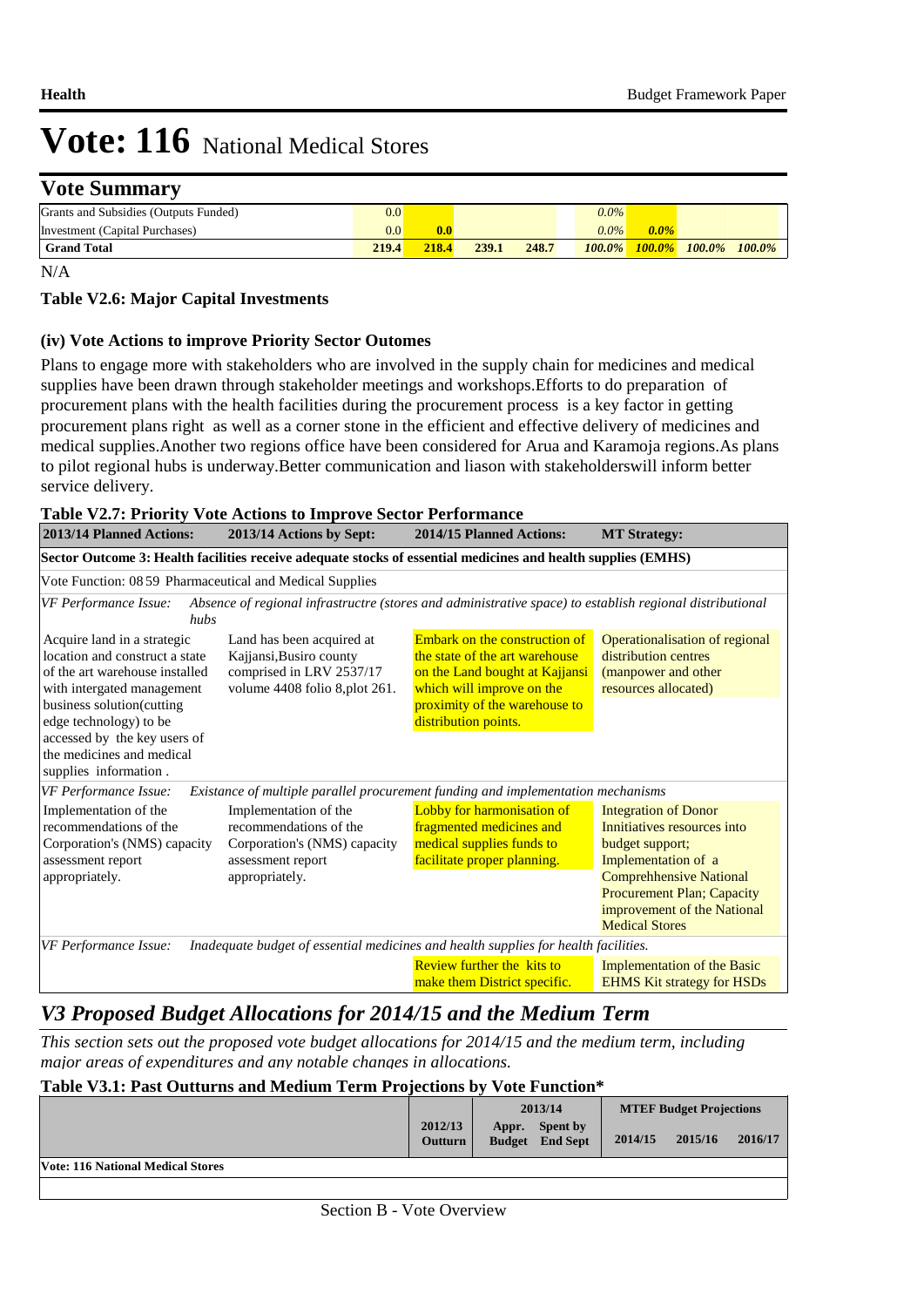### **Vote Summary**

|                                          |                           | 2013/14                |                                    | <b>MTEF Budget Projections</b> |         |         |
|------------------------------------------|---------------------------|------------------------|------------------------------------|--------------------------------|---------|---------|
|                                          | 2012/13<br><b>Outturn</b> | Appr.<br><b>Budget</b> | <b>Spent by</b><br><b>End Sept</b> | 2014/15                        | 2015/16 | 2016/17 |
| 0859 Pharmaceutical and Medical Supplies | 210.376                   | 219.375                | 66.696                             | 218.375                        | 239.120 | 248.685 |
| <b>Total for Vote:</b>                   | 210.376                   | 219.375                | 66.696                             | 218.375                        | 239.120 | 248.685 |

#### **(i) The Total Budget over the Medium Term**

The allocation of funds to health facilities is in accordance with the levels of care from Health ii ,Health centre iii,Health centre IV,General hospitals ,Rgional Referral hospitals ,National Referral Hospitals and specialised units.The are also funds for ARVS,Anti TB drugs,reproductive health supplies and Immunisation that are made available in accordance with each facility's need.

#### **(ii) The major expenditure allocations in the Vote for 2014/15**

The Major expenditure allocations are in accordance with levels of care at the various health facilities.This stretches from Health centre ii and Health centres iii where EMHS basic Kits are served every two months in accordance with the published delivery schedules.From health centre iv through to General Hospital, Regional referral Hospitals to National Referral Hospitals(Mulago and Butabika), EMHS orders are served in accordance with the need and budget allocation.Other vote outputs are given prominance to capture their significance like the ACTs, ARVs,TB drugs, and specialised items for specialised units that include UHI,UCI,UBT.Another major function output is the provision of reproductive supplies, immunisation supplies and laboratory items

#### **(iii) The major planned changes in resource allocations within the Vote for 2014/15**

There has been an increment to the allocation to health centre iv to cater for the current need.The change is budget neutral as funds are re allocated from the allocation for Non communication disease where there was less consumption.

| <b>Changes in Budget Allocations and Outputs from 2013/14 Planned Levels:</b>                                                                                                                                                                                                                                                                                |                                                                                                                                                     |         |                                                                                                                                                      | <b>Justification for proposed Changes in</b> |                                                                                                                                                                                                                                                                                                                                                                                                                                                                 |  |
|--------------------------------------------------------------------------------------------------------------------------------------------------------------------------------------------------------------------------------------------------------------------------------------------------------------------------------------------------------------|-----------------------------------------------------------------------------------------------------------------------------------------------------|---------|------------------------------------------------------------------------------------------------------------------------------------------------------|----------------------------------------------|-----------------------------------------------------------------------------------------------------------------------------------------------------------------------------------------------------------------------------------------------------------------------------------------------------------------------------------------------------------------------------------------------------------------------------------------------------------------|--|
| 2014/15                                                                                                                                                                                                                                                                                                                                                      |                                                                                                                                                     | 2015/16 |                                                                                                                                                      | 2016/17                                      | <b>Expenditure and Outputs</b>                                                                                                                                                                                                                                                                                                                                                                                                                                  |  |
| Vote Function:0808 Pharmaceutical and Medical Supplies                                                                                                                                                                                                                                                                                                       |                                                                                                                                                     |         |                                                                                                                                                      |                                              |                                                                                                                                                                                                                                                                                                                                                                                                                                                                 |  |
| Output:                                                                                                                                                                                                                                                                                                                                                      | 0859 08 Supply of EMHS to HC 1V                                                                                                                     |         |                                                                                                                                                      |                                              |                                                                                                                                                                                                                                                                                                                                                                                                                                                                 |  |
| <b>UShs Bn:</b><br>There was need to increase Efforts to ensure that Health Efforts to ensure that Health<br>funding allocation for<br>Health centre iv to cater for<br>the supply gaps that had<br>been identified through<br>ordering history of these<br>facility. It was also necessary<br>for improvement of<br>attainment of allocative<br>efficiency. | $1.760$ UShs Bn:<br>centre iv are fully<br>functional This will also<br>foster the proper spirit of<br>the referral system in the<br>health sector. |         | $13.439$ UShs Bn:<br>centre iv are fully<br>functional This will also<br>foster the proper spirit of<br>the referral system in the<br>health sector. |                                              | <b>13.439</b> The increase in funds to health centre iv<br>and National referral hospita was<br>occassioned by the need to increase<br>allocative efficiency and improve on<br>supply gaps that have been identified in<br>these particular levels of care, the<br>prevailing disease patterns and levels of<br>specialisation of service. This will result<br>into focussed service delivery with<br>enhanced resources to these particular<br>levels of care. |  |
| Output:                                                                                                                                                                                                                                                                                                                                                      | 0859 09 Supply of EMHS to General Hospitals                                                                                                         |         |                                                                                                                                                      |                                              |                                                                                                                                                                                                                                                                                                                                                                                                                                                                 |  |
| <b>UShs Bn:</b>                                                                                                                                                                                                                                                                                                                                              | $-5,000$ UShs Bn:                                                                                                                                   |         | $-2.316$ UShs Bn:                                                                                                                                    |                                              | -2.316 Funds reallocated to output 085917<br>$-supply$ of lab commodities for<br>procurement of laboratory supplies                                                                                                                                                                                                                                                                                                                                             |  |
| Output:                                                                                                                                                                                                                                                                                                                                                      | 0859 11 Supply of EMHS to National Referral Hospitals                                                                                               |         |                                                                                                                                                      |                                              |                                                                                                                                                                                                                                                                                                                                                                                                                                                                 |  |
| <b>UShs Bn:</b>                                                                                                                                                                                                                                                                                                                                              | 1.899 UShs Bn:                                                                                                                                      |         | $-2.093$ UShs Bn:                                                                                                                                    |                                              | -2.093 Funds were reallocated from 085912-<br>Supply of ACTs and ARVs to cater for<br>procurement of supplies for tropical<br>diseases                                                                                                                                                                                                                                                                                                                          |  |
| Output:                                                                                                                                                                                                                                                                                                                                                      | 0859 12 Supply of ACTs and ARVs to accredited facilities                                                                                            |         |                                                                                                                                                      |                                              |                                                                                                                                                                                                                                                                                                                                                                                                                                                                 |  |

#### **Table V3.2: Key Changes in Vote Resource Allocation**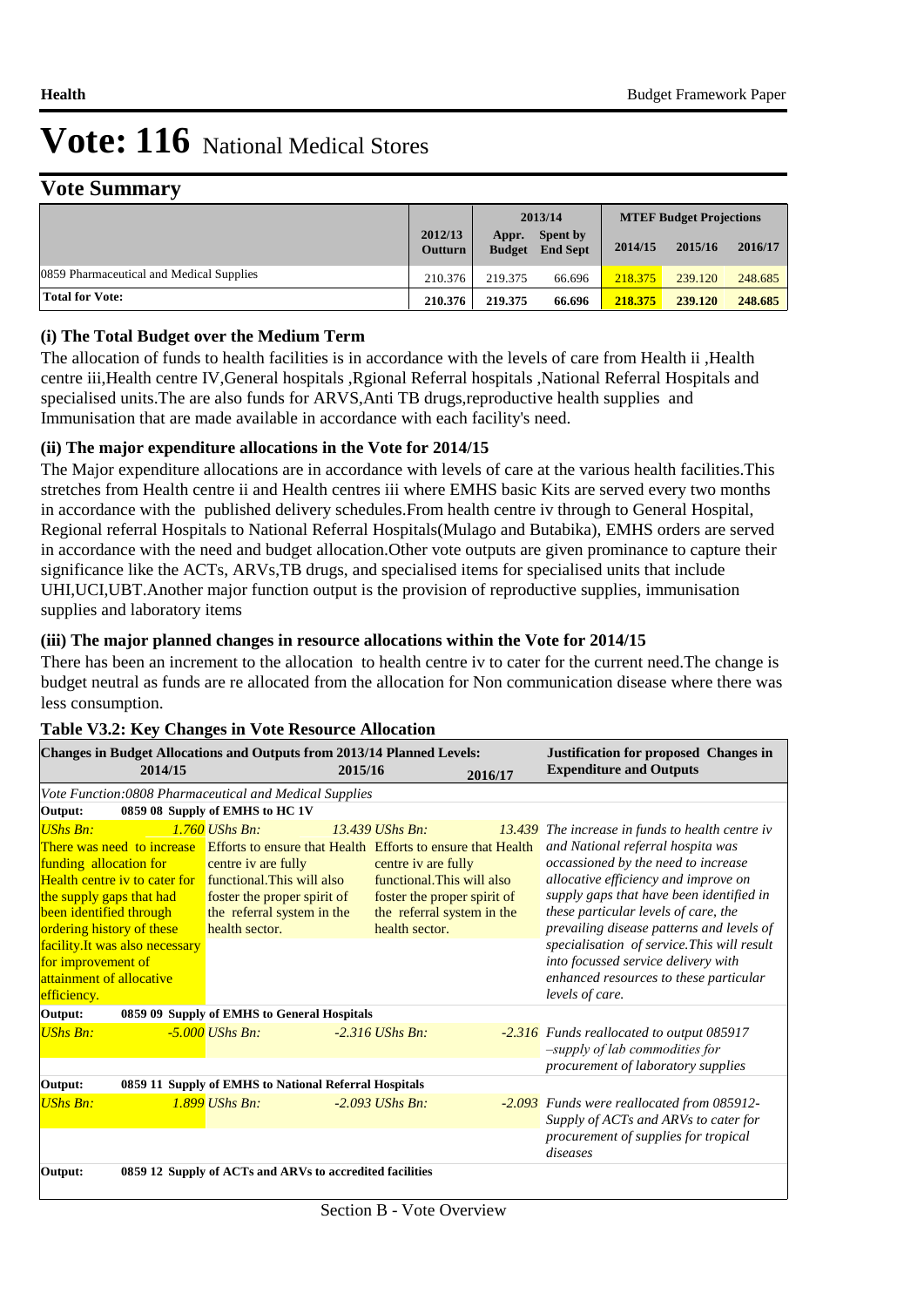## **Vote Summary**

|                 | 2014/15 | <b>Changes in Budget Allocations and Outputs from 2013/14 Planned Levels:</b>                                                  | 2015/16           | 2016/17 | <b>Justification for proposed Changes in</b><br><b>Expenditure and Outputs</b>                                                                                                            |
|-----------------|---------|--------------------------------------------------------------------------------------------------------------------------------|-------------------|---------|-------------------------------------------------------------------------------------------------------------------------------------------------------------------------------------------|
| UShs Bn:        |         | $-4.159$ UShs Bn:                                                                                                              | $-5.514$ UShs Bn: |         | 4.051 Funds were moved to national referral<br>hospitals and health centre Ivs to cater<br>for the supply gap for essential<br>medicines and medical supplies that had<br>been identified |
| Output:         |         | 0859 13 Supply of EMHS to Specialised Units                                                                                    |                   |         |                                                                                                                                                                                           |
| <b>UShs Bn:</b> |         | $-10.000$ UShs Bn:<br>The enhanced supply of                                                                                   | $-9.575$ UShs Bn: |         | <b>-9.575</b> Funds reallocated to output 085916<br>-Immunization supplies for procurement                                                                                                |
|                 |         | cancer medicines and blood<br>collection to be maintained<br>and evaluate its contribution<br>to MDGs in relation to<br>health |                   |         | of immunization supplies                                                                                                                                                                  |
| Output:         |         | 0859 16 Immunisation Supplies                                                                                                  |                   |         |                                                                                                                                                                                           |
| <b>UShs Bn:</b> |         | $9.000$ UShs Bn:                                                                                                               | 12.094 UShs Bn:   |         | 12.094 New output created and funds<br>reallocated from output 085913-Supply                                                                                                              |
|                 |         |                                                                                                                                |                   |         | of essential medicines and health<br>supplies to specialized units. The funds<br>are for procurement of immunization<br>supplies.                                                         |
| Output:         |         | 0859 17 Supply of Lab Commodities to accredited Facilities                                                                     |                   |         |                                                                                                                                                                                           |
| <b>UShs Bn:</b> |         | $5.000$ UShs Bn:                                                                                                               | $0.000$ UShs Bn:  |         | 0.000 New output created and funds<br>reallocated from output 085909-Supply                                                                                                               |
|                 |         |                                                                                                                                |                   |         | of essential medicines and health<br>supplies to General Hospital. The funds<br>are for procurement of laboratory<br>supplies.                                                            |

### *V4: Vote Challenges for 2014/15 and the Medium Term*

*This section sets out the major challenges the vote faces in 2014/15 and the medium term which the vote has been unable to address in its spending plans.*

There is need to find funds for procurement of beds and mattressess that are very much needed by all health facilities.There should also be funding for laboratory items by the Government, the same have been availed by development partners (CDC) which funding has continued to reduce significantly over years.

#### **Table V4.1: Additional Output Funding Requests**

| <b>Additional Requirements for Funding and</b><br><b>Outputs in 2014/15:</b>                                                                                                                                                                                   | <b>Justification of Requirement for</b><br><b>Additional Outputs and Funding</b>                                                                                                                                                                                                                                                                                                                                                                                                                        |  |  |  |  |
|----------------------------------------------------------------------------------------------------------------------------------------------------------------------------------------------------------------------------------------------------------------|---------------------------------------------------------------------------------------------------------------------------------------------------------------------------------------------------------------------------------------------------------------------------------------------------------------------------------------------------------------------------------------------------------------------------------------------------------------------------------------------------------|--|--|--|--|
| Vote Function:0801 Pharmaceutical and Medical Supplies                                                                                                                                                                                                         |                                                                                                                                                                                                                                                                                                                                                                                                                                                                                                         |  |  |  |  |
| 0859 01 Health Supplies to LG Units, General & Regional Hospitals<br>Output:                                                                                                                                                                                   |                                                                                                                                                                                                                                                                                                                                                                                                                                                                                                         |  |  |  |  |
| <b>UShs Bn:</b><br>56.000<br>To cater for funding of laboratory items, procurement of beds<br>and mattresses, medical stationary and uniforms for staff as<br>well as procurement of medicines and medical supplies<br>caused by changes in medicines regimes. | The existing financing gap of shs 56 billion is to cater for the<br>identified unfunded priorities comprising of shs 30 billion for<br>laboratory items which are currently not supplied by the<br>Government of Uganda. There is need to avail funding for<br>procurement of medical stationery (2 billion), beds for all health<br>facilities (16 billion) and Uniforms for all staff (8 billion). Other<br>funding gaps for all other health facilities will be captured as and<br>when they emerge. |  |  |  |  |
| 0859 02 Health Supplies to National Referral Hospitals<br>Output:                                                                                                                                                                                              |                                                                                                                                                                                                                                                                                                                                                                                                                                                                                                         |  |  |  |  |
| <b>UShs Bn:</b><br>To review the medicines and medical supplies requirements<br>and provide funding for the identified gaps in the National<br><b>Referral Hospitals.</b>                                                                                      | To provide additional non EHMS items (including ARVs, ACTs<br>and insulin) and medical instruments to Health Facilities. This will<br>help in reducing the mortality arising form HIV, malaria as well<br>as contributing to the attainment of NDP.                                                                                                                                                                                                                                                     |  |  |  |  |